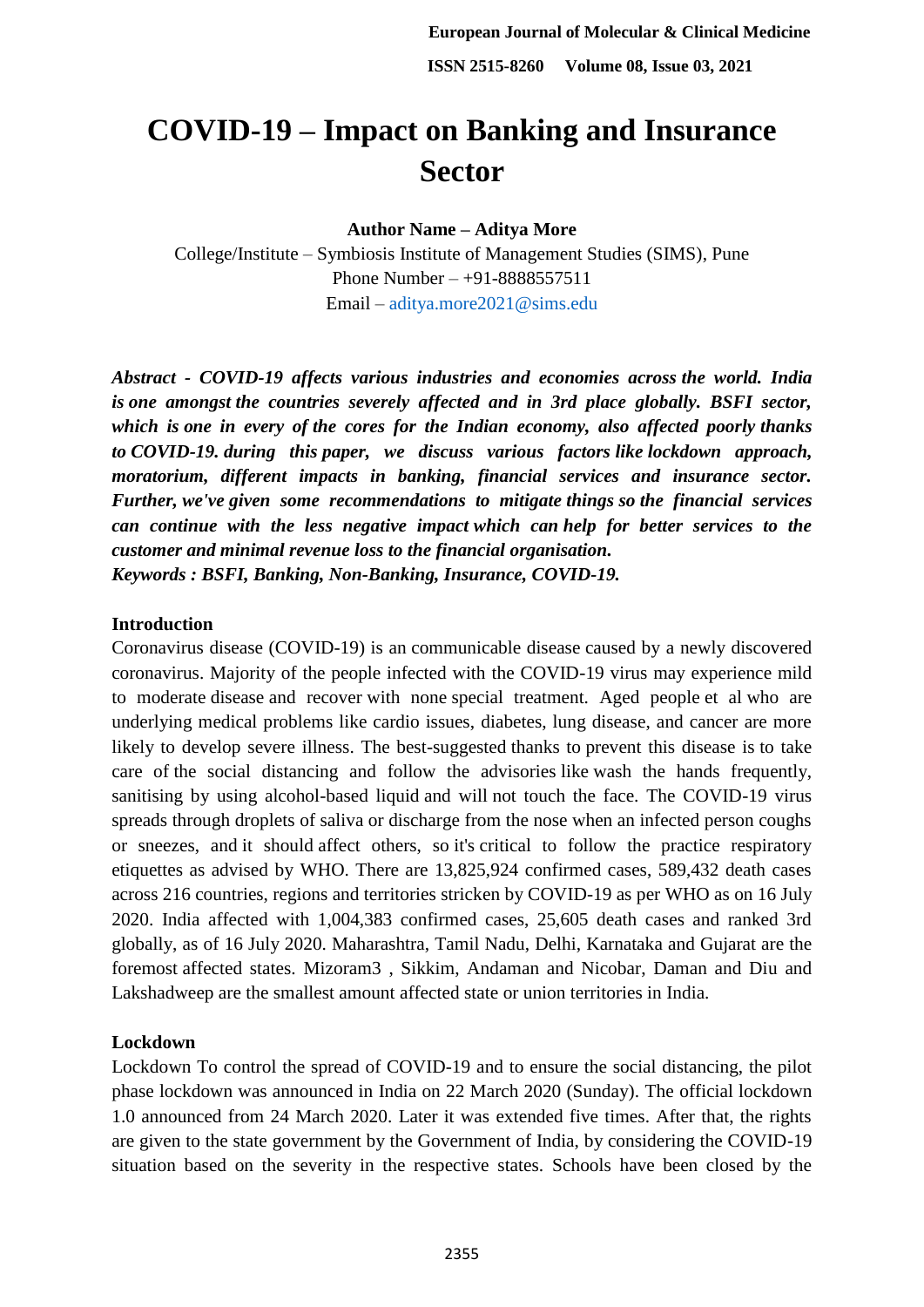second week of March 2020. Due to the lockdown, educational institution, IT organisations, manufacturing industries, private and government offices were closed. People movement from one place to another place was strictly monitored and advised to ensure social distancing.

## **Moratorium**

Moratorium Due to the COVID-19 lockdown, educational institutions, Industries have been closed. The automotive industry is wholly affected, as there is no sale. State and central government employees were/are getting the salary. Some of the employees were partially getting the pay, and few organisations are fully impacted as there is no business. The small and medium scale manufacturing industries are also affected as there is no production and hence, they announced layoff with no pay. RBI had taken various initiatives to ensure financial stability in the country. The moratorium is one of the efforts by the RBI. A moratorium scheme is where the borrower is not required to make any repayment. It is a waiting period before which repayment by way of EMIs begins. However, the moratorium what we talk in India is related to COVID-19. On 27 March 2020, the RBI announced5 and permitted all commercial banks (including regional rural banks, small finance banks and local area banks), co-operative banks, all-India Financial Institutions, and NBFCs (including housing finance companies and micro-finance institutions) to allow a moratorium of 3 months on payment of EMIs for the loans outstanding as on 1 March 2020. By considering the severity of COVID-19, RBI has decided to permit banks to extend the moratorium by another three months, i.e., from 1 June 2020 to 31 August 2020. Accordingly, the repayment schedule and all subsequent due dates, as also the tenor for such loans, maybe shifted across the board by another three months.

## **BSFI**

BSFI (Banking, Financial Services and Insurance industry) Banking, Financial Services and Insurance industry are called as BFSI Sector. Primarily, it represents a significant percentage of the Indian economy comprising all Banking, Insurance, and Non-Banking Financial Institutions. Non-Banking Financial Institutions is known as the NBFCs. Also, the BFSI industry broadly refers to financial service firms such as Broking and Asset Management. BSFI is an industry term for organisations that provides various range of products and services. Banking may include core banking, retail, private, corporate, investment and card services.

#### **Banking**

Reserve bank of India is the Central Bank of India which is holding regulatory powers to supervise the functioning of the domestic banking industry. It authorises the flow of currency, reducing or increasing the same to keep inflation in check. Scheduled Commercial Banks classified into three types 1. Public Sector Banks (PSB) - State Bank of India, Bank of Baroda, and Indian banks are a few examples. 2.Private Sector Banks - Where private shareholders control the majority stake or equity. As of now, the Indian economy houses 22 active Private Sector Banks. Examples include HDFC Bank, ICICI Bank and Kotak Mahindra bank. 3. Foreign Banks - Headquarters of these banks are outside India. Hostcountries savour a dual benefit as foreign banks accelerate dealings in international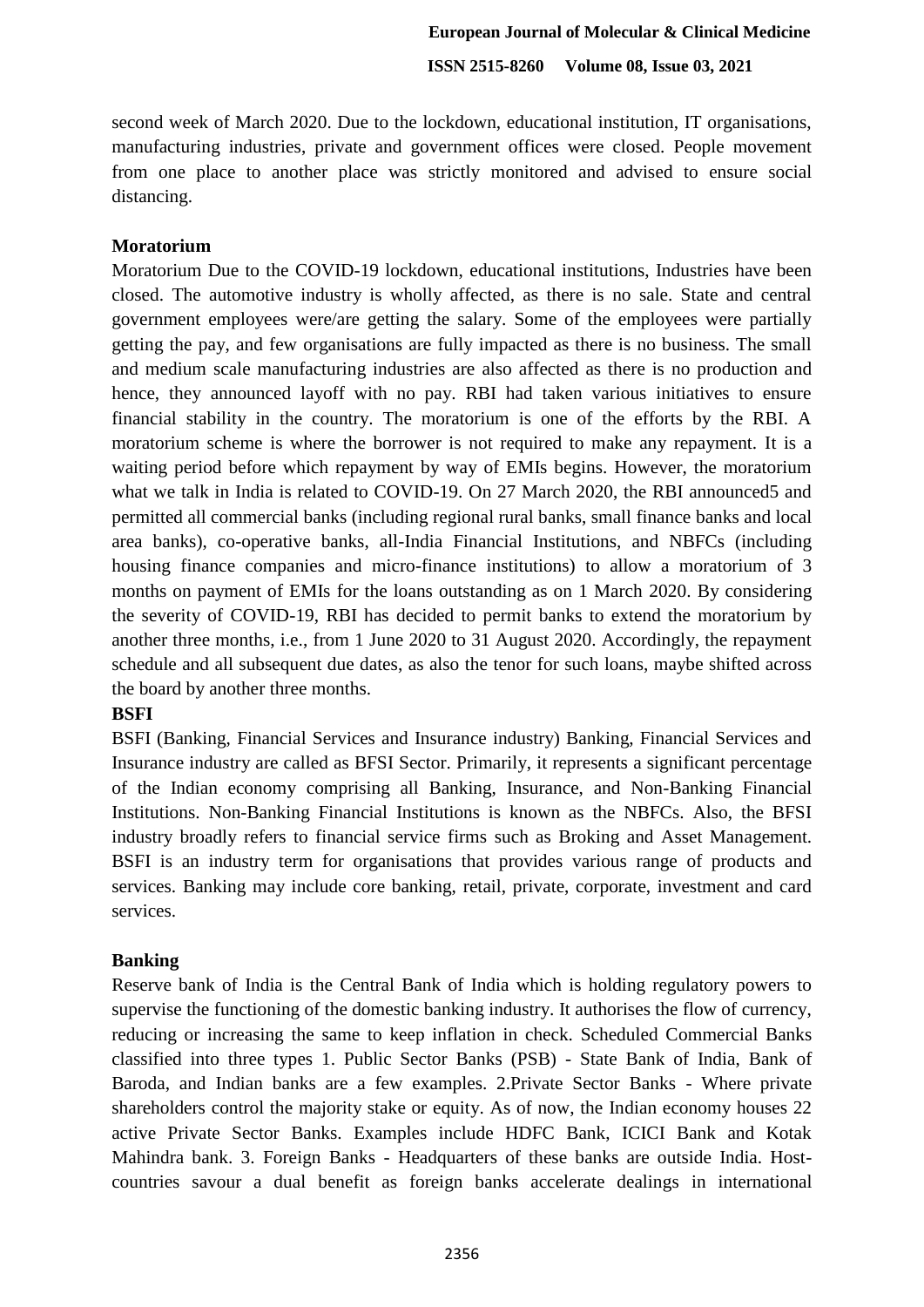transactions along with increasing the employment scope in the banking sector. Current, there are a total of 45 foreign banks in India. Citibank, Standard Chartered Bank and HSBC are some of the examples.

Regional Rural Banks (RRB) - The primary objective of RRBs is to help the rural regions ; however, this is not to be confused with a statutory restriction to expand. RRBs may or may not have branches in urban district centres. Karnataka Vikas Gramin Bank is an example for Regional Rural Banks. Cooperative Banks - Aim of these banks are to promote social welfare; hence the schemes are targeted towards under-privileged or financially underserviced sections of the society. They function on a no-profit no-loss basis and are further divided into the following types: State Co-operative Banks (SCBs), Primary Credit Society (PCS) and Urban Co-operative Bank (UCB). Specialized Bank is limited to a particular industry. They are of three types: Export-Import Bank of India (EXIM Bank)which is assisting the export and import sector of India, Small Industries Development Bank of India (SIDBI) is operating in small scale industries can get loans on easy terms through SIDBI and National Bank of Agriculture and Rural Development (NABARD) which is meant for the financial help to the agricultural sector of India. Development Banks are also referred to as development finance institutions or a development finance company. They provide capital assistance for economic development projects. India includes Industrial Finance Corporation of India (IFCI), and State Finance Corporations (SFC) are the examples for Development banks. Small Finance Bank (SFB) is meant for the overlooked sections of the society by other banks such as micro industries, unorganised sectors, small or marginal farmers, etc. The function of Payments Bank includes issuing debit/ATM cards, current/savings account, and offer mobile banking and financial services to customers. Examples include Airtel Payments Bank, Jio Payments Bank, and Paytm Payments Bank

#### **Insurance**

The Indian Insurance industry is divided into two major categories, i e Life Insurance and Non-life Insurance. The Non-life Insurance sector is also known as General Insurance. Both the Life Insurance and the Non-life Insurance is governed by the Insurance Regulatory and Development Authority of India (IRDAI). The role of IRDAI is to regulate and monitor the entire insurance sector in India and the superior body of all the insurance consumer rights. Due to this reason, all the insurers have to abide by the rules and regulations of the IRDAI. The Insurance9 sector in India consists of a total of 57 insurance companies, out of which 24 companies are the life insurance providers, and the remaining 33 are non-life insurers. There are seven public sector companies in the Indian Insurance industries. Life insurance companies offer coverage to the life of the individuals. The non-life insurance companies offer coverage such as travel, health, car and bikes, and home insurance. Addition to this, the non-life insurance companies also provide the coverage for industry, crop insurance for our farmers, gadget insurance for mobiles and pet insurance by the general insurance companies in India.

#### **Financial Services (Non-Banking Financial Companies)**

Non-Banking Financial Companies(NBFC) is established to provide financial services and banking facilities without meeting the legal definition of a Bank. The NBFC also covered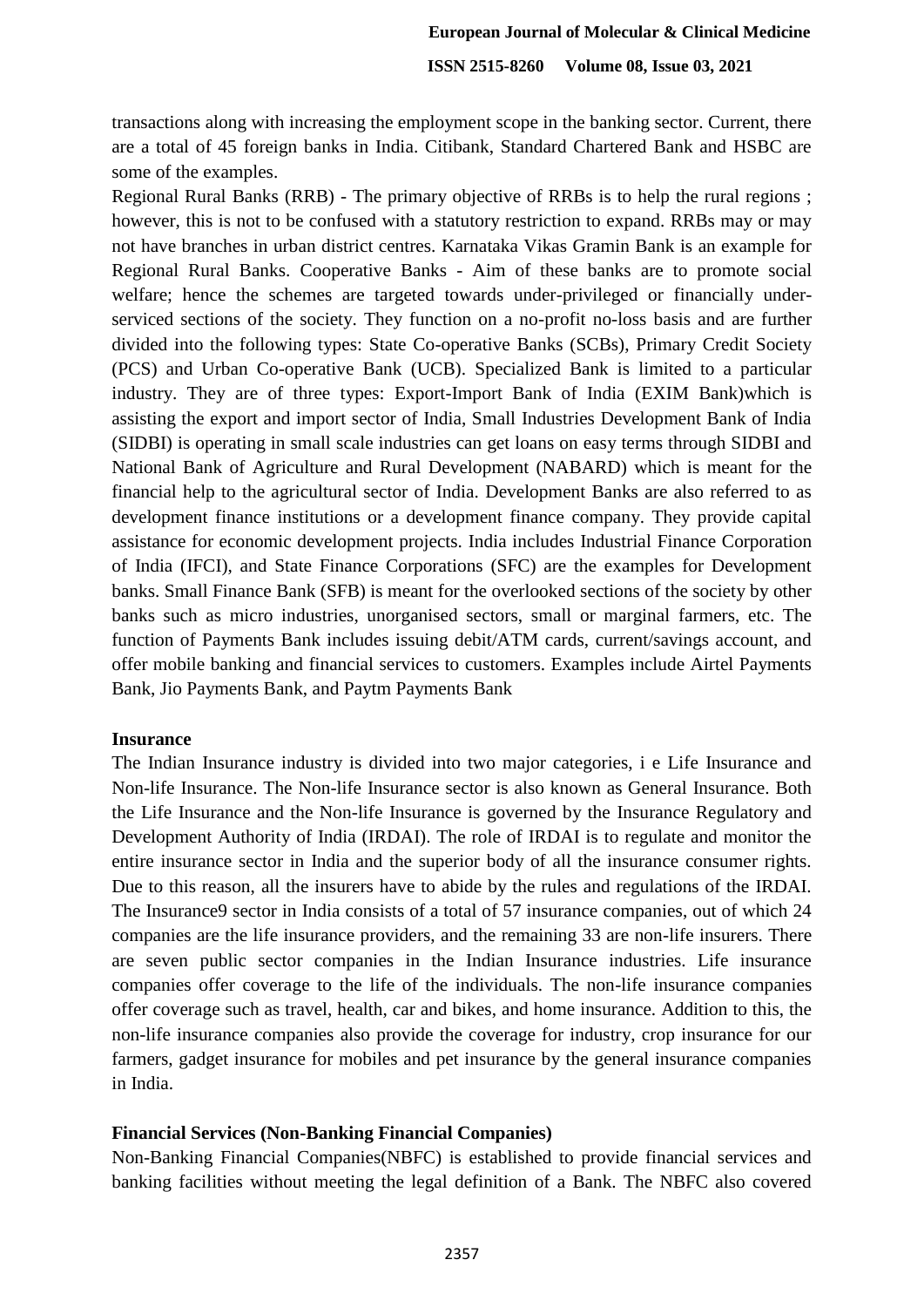under the Banking regulations laid down by the RBI and offer banking services like loans, credit facilities, TFCs, retirement planning, investing and stocking in the money market. However, they are restricted to take any deposits from the general public. The NBFC organisations are playing a vital role in the economy, offering their services in both urban and rural areas. NBFCs also provide a wide range of financial advice like chit-reserves and advances. Hence it has become a significant part of our nation's GDP (Gross Domestic Product) and NBFCs alone count for a 12.5% rise in the GDP of our country. Usually, people prefer NBFCs compare than banks as they find NBFCs are safe, efficient and secure access with financial requirements such as various loan products available, and it is flexible with better transparency. There are a massive number of NBFCs operating in our country. Power Finance Corporation Limited, Shriram Transport Finance Company Limited, Bajaj Finance Limited, Mahindra & Mahindra Financial Services Limited, Muthoot Finance Ltd, HDB Finance Services, Cholamandalam Investment and Finance Company Limited, Tata Capital Financial Services Ltd, L & T Finance Limited and Aditya Birla Finance Limited are the top 10 NBFCs in India.

## **Impact to BSFI Sector**

## **EMI and Usage of Moratorium**

People who are affected with the job loss or less salary are forced to use the moratorium option given by the Banks as per RBI direction. About 35% of the borrowers have availed moratorium in banking and financial industry. It is not good for this industry since money is locked for six months which will affect the liquidity and fund flow of the banks. Due to the non-performing assets (NPA), the bank's fund issuing capacity has a dependency on loan EMI collections.

## **Fund recovery from Defaulters**

Loan EMI Collection from the customer is poorly impacted both in the banking and nonbanking sector. Before COVID-19, the collection ratio was around 90% from default customer. During COVID-19, the collection ration is about 60%. Though there are efforts from the bank side, customers are not able to pay due to lack of money flow because of COVID-19 pandemic.

## **Impact on Personal Loan**

Mortgage and home loans have a financial guarantee. In case of non-payment of EMI, then the banks have the means to collect the money by using the property. But in case of personal loans which does not have assurance for recovery is risky for the banks. A risky investment like the personal loan is on hold by most of the banks and finance companies. Also, most of the banks have increased the rate of interest for personal loans. For financial improvement, the reserve bank of India has reduced the repo rate, which is leading to a lower interest rate for home loans. One way it is a forced method for the banks to increase the ROI for personal loans to mitigate the revenue loss in other areas.

## **Branch closure**

Due to various restrictions and availability of the employees, branches that are running with the low number of employees have closed. Due to this, the revenue and operations of the banks were impacted. In addition to this, daily activities such as deposit, withdrawal, pledges,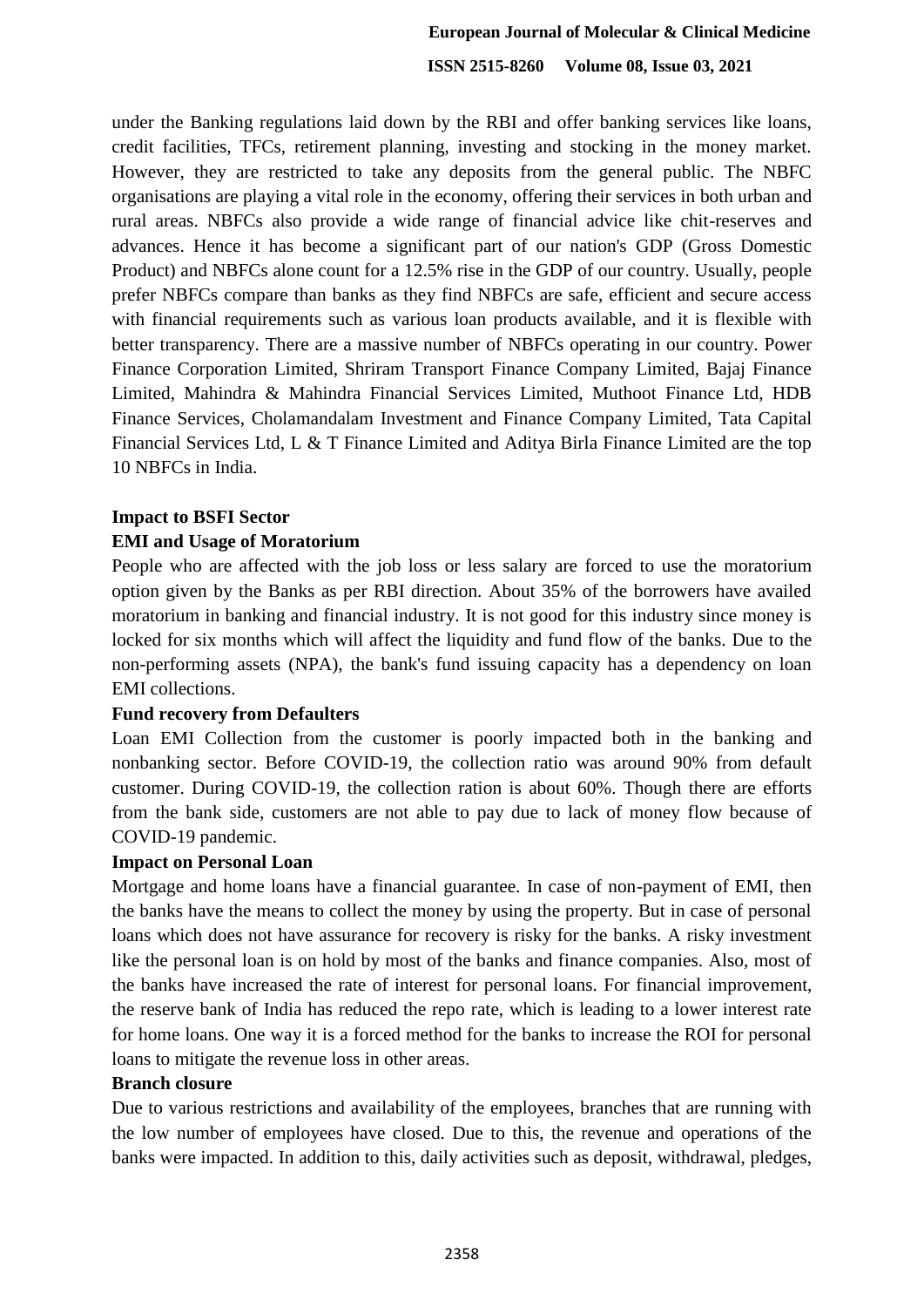loans, document collections, verifications and other miscellaneous banking operations are affected.

## **Impact on Salary**

There are many private-sector financial institutions have reduced the salary to a certain level. Though the salary reduction is not the same to all the employees, they have decided to reduce based on the position and package. To compensate for the revenue loss, banks have to make this approach; however, indeed, employees and family is affected financially.

## **Credit Reliability**

Customers credit reliability is an essential topic in the loan process which helps to access the applicant's revenue, capability, behavioural references and creditworthiness of the applicant. This credit reliability is not just applicable for individuals and also for business and organisations. Due to the lockdown, the number of COVID-19 cases, closure of offices industries, there is an uncertainty in the banking industry which is leading to doubt the Customers credit reliability.

## **Travel issues**

Meeting customers is vital in banking operations, which helps to discuss with the customer to address their queries appropriately. Due to COVID-19 lockdown and safety measures, bank officers are not able to meet the meet their customers, partners, vendors and teams in person which is leading to trust issues. Customers are hesitating or scared to go for any financial products without seeing or discussing the officers in person. Primarily, this happens with the people who follow conventional practices.

## **Insurance**

In the BFSI sector, Insurance is the only sector which is affected positively by COVID-19. Insurance companies are gaining profits and attracting more customers during this COVID-19 situation. Though there is no proper treatment for COVID-19, if someone goes to the hospital and needs a ventilator, then the bill would be huge. People are scared and wanted to prevent the financial crisis in case if they affect by Coronavirus. So, as a precaution measure, people have started investing in the life insurance, term insurance and other insurance schemes that are meant for COVID-19 coverage.

## **Workforce disruptions**

Most of us experiencing and realising the shortage of workforce in the banks due to lockdowns and sickness. Banking staffs to wear multiple hats to address diverse customer needs. Due to the uncertainty because of COVID-19 pandemic, the efforts are being taken by the banking staff leads to fear and mental weariness. Banking staff can't say no to office as it is a matter of employment, another side, it is a considerable risk to the health if they come to the office.

## **Call volume surge**

Though there are IVRS in place, and it is evident that the automated systems can't handle everything, and human intervention is needed for a few things. Current and traditional call managing infrastructure is not adequate to deal with the surge in call volumes driven by fear. Uncertainty Customers' desire to talk to human agents as there is greater comfort in talking to human beings during uncertain times and these calls jump to human after IVRS response.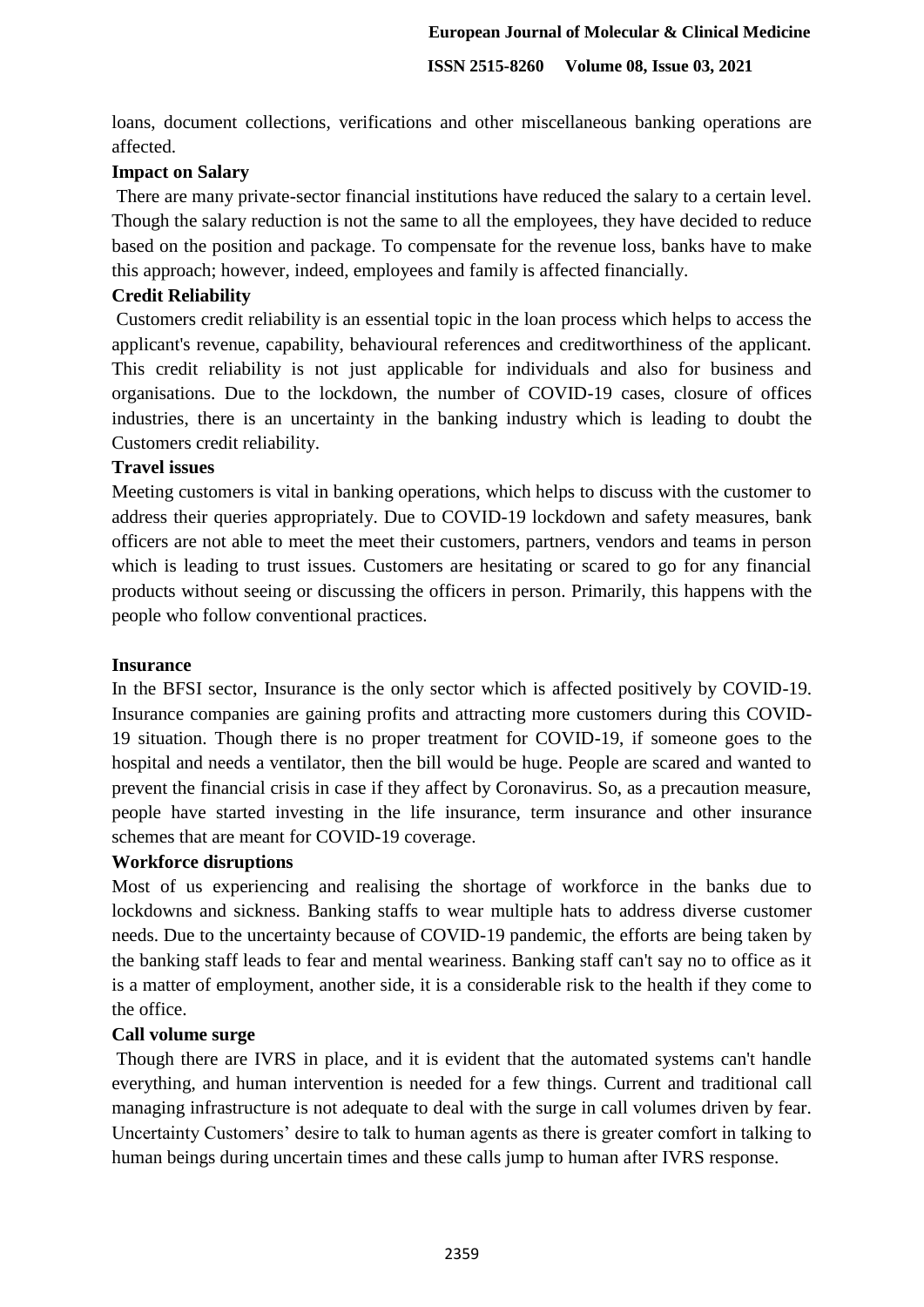#### **Vendor Service**

There are many functions in the banks which are outsourced to the vendors or third parties. Due to COVID-19 uncertainty, the vendors are not able to provide the services like dispatching letter, sending replacement credit and debit cards, customer verification and so on. This inability of vendors to provide services are affecting the bank's reputation and customer satisfaction.

## **Documents collection**

Documents for bank accounts, cards, loans and other financial services are critical to process the request. Example: in case of Demat account opening, the POA document collection is essential to continue with the trading. Though the digital banking service is in place, however, this type of requirement can't be fulfilled through digital services, and it needs manual verification and documents collection.

#### **Increased cyber-crimes**

Banks are not able to operate the services entirely. They are forced to continue the engagement with the customers and to communicate various things about the services they offer and option they can avail through mobile or Internet, in order to retain the customers. Not every customer is capable of understanding the advisories from the banks and classify, which are risk areas. By using this, there are so many thieves in the internet world to send SMS or emails to the customers so that they can control the bank account or credit cards for misuse.

#### **Less profitability**

COVID-19 situation indicates the low profitability for the financial sector based on the Return on Assets (RoA) ratio. It looks like RoA to be reduced by 50-90 basis points in the fiscal year 2021.

## **People's hesitation on Financial products**

There is uncertainty when the COVID-19 situation will come down. The Citizens of India affected by employment and revenue. Even the people who are not affected financially are hesitating or scared to go for any further investments such as buying lands and constructing homes. People who have decided to build a house in the year 2020-21, now they kept the plan on hold. Due to this type of issues, the number of loan processing is less for the banks.

## **Net Interest Margin**

Net interest margin is a measurement comparing the net interest income a financial organisation produces from certain financial products , with the outgoing interest it pays holders of savings accounts and certificates of deposit. Expressed in percentage, the Net interest margin is a profitability indicator of a bank. This metric helps prospective investors determine whether or not to invest in a given financial services firm. COVID-19 is also impacted the Net Interest Margin (NIM) of the financial sector. Addition to NIM and the CASA ratio, banks are likely to be adversely affected by the increased cost of deposits and lower interest income. However, with the RBI lowering its reverse repo rates, banks can improve the retail asset business in the financial year 2020-21.

## **Suggestions**

 $\triangleright$  Banks to create a more convenient way of the working environment for banking employees.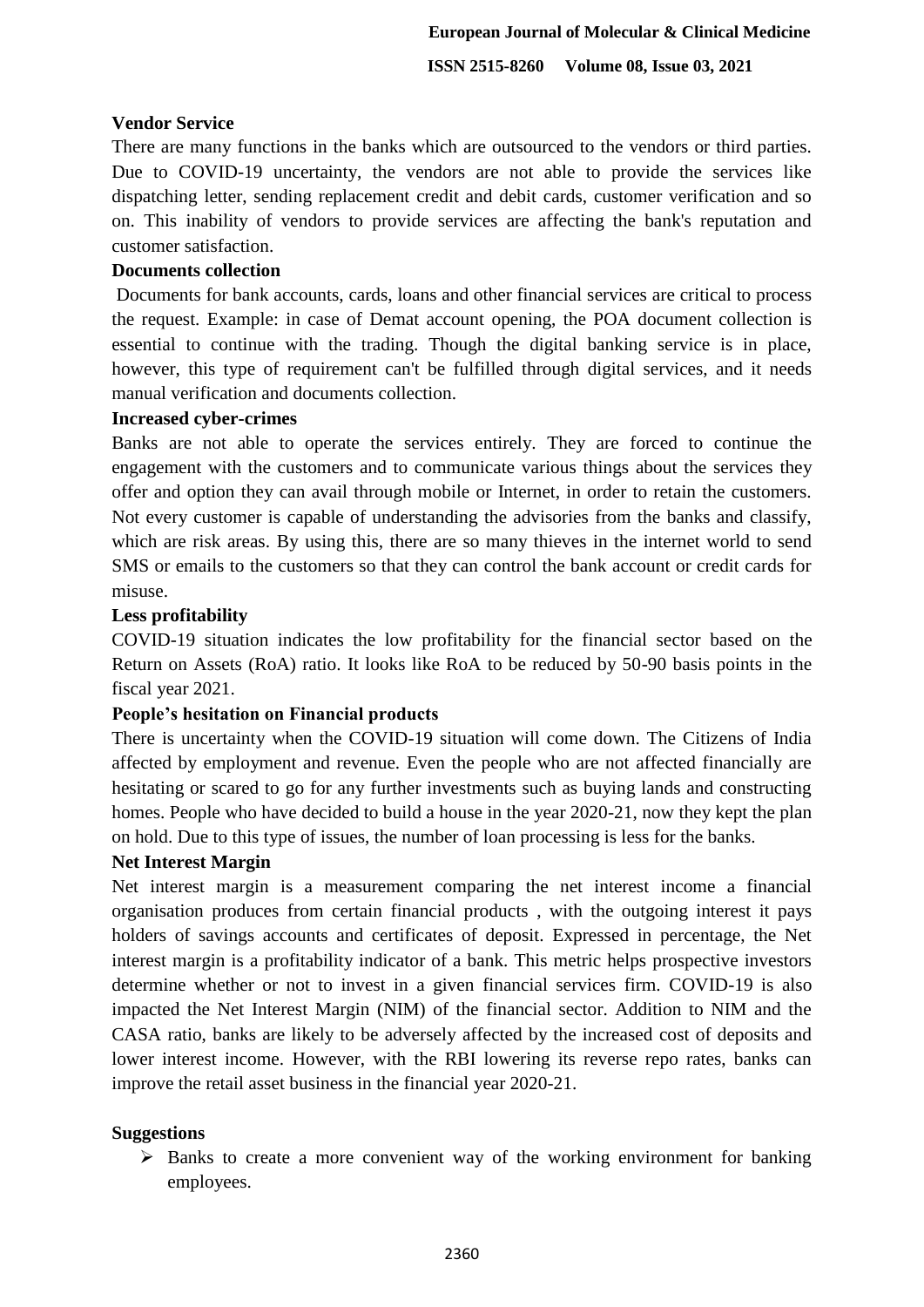- $\triangleright$  Customer centricity can be improved through customised offerings.
- $\triangleright$  Banks to identify the business continuity plans for uninterrupted service to the customers.
- $\triangleright$  Define the risk assessment for each operation and offers.
- $\triangleright$  Reskill the employees to work in the new normal scenario.
- $\triangleright$  Banks can work with the residential association to explore their retail offerings.
- $\triangleright$  Number of ATMs can be increased with cash/cheque deposit facility to compensate for the in-person services at branch.
- Establish the critical response team for receiving feedback and addressing the customer's major query.
- $\triangleright$  Nodal officers for each bank can be increased so that escalated cases can be handled effectively.
- $\triangleright$  Banks to partner with the organisations, state and central governments to implement their financial strategy.
- $\triangleright$  Digital customer care service should be capable of handling queries with increased efficiency and addressing customer's question effectively.
- $\triangleright$  Banks to identify the required paper documents for certain financial products and provide an option in the digital mode so that some of the financial offerings can continue.

## **Conclusion**

It is evident that most of the Non-IT sectors, IT sectors, educational sector and financial sectors impacted due to the sudden COVID-19 pandemic. While every industry is struggling to manage, as an alternative, they are planning for continuous improvement through various initiatives. BFSI sector is critical as they serve and contribute to the economy of the country by participating in the service to the people. After privatisation and digitalisation, there was a massive change in the way the BFSI sector operates, and it is entirely different from conventional banking practices. Now, COVID-19 came up and impacting the BFSI industry with a lot of uncertainty. There is no prediction when the situation can be controlled. By considering that fact, it is critical to review, understand and find the ways to continue with the better and uninterrupted financial services to the customers which can be considered as the new normal scenario for BFSI sector. It is understandable that COVID-19 gives multiple issues in the banking and financial sector, however, it is crucial to learn what can be rectified as a mitigation process so that we can convert the bitter experiences to the step stones.

# **References**

1. Coronavirus, World Health Organization,

https://www.who.int/healthtopics/coronavirus#tab=tab\_1, accessed on 16 July 2020.

2. WHO Coronavirus Disease (COVID-19) Dashboard, World Health Organization,

https://covid19.who.int/, accessed on 16 July 2020.

3. COVID-19 State wise Status, Ministry of Health, Government of India,

https://www.mygov.in/covid-19/, accessed on 16 July 2020.